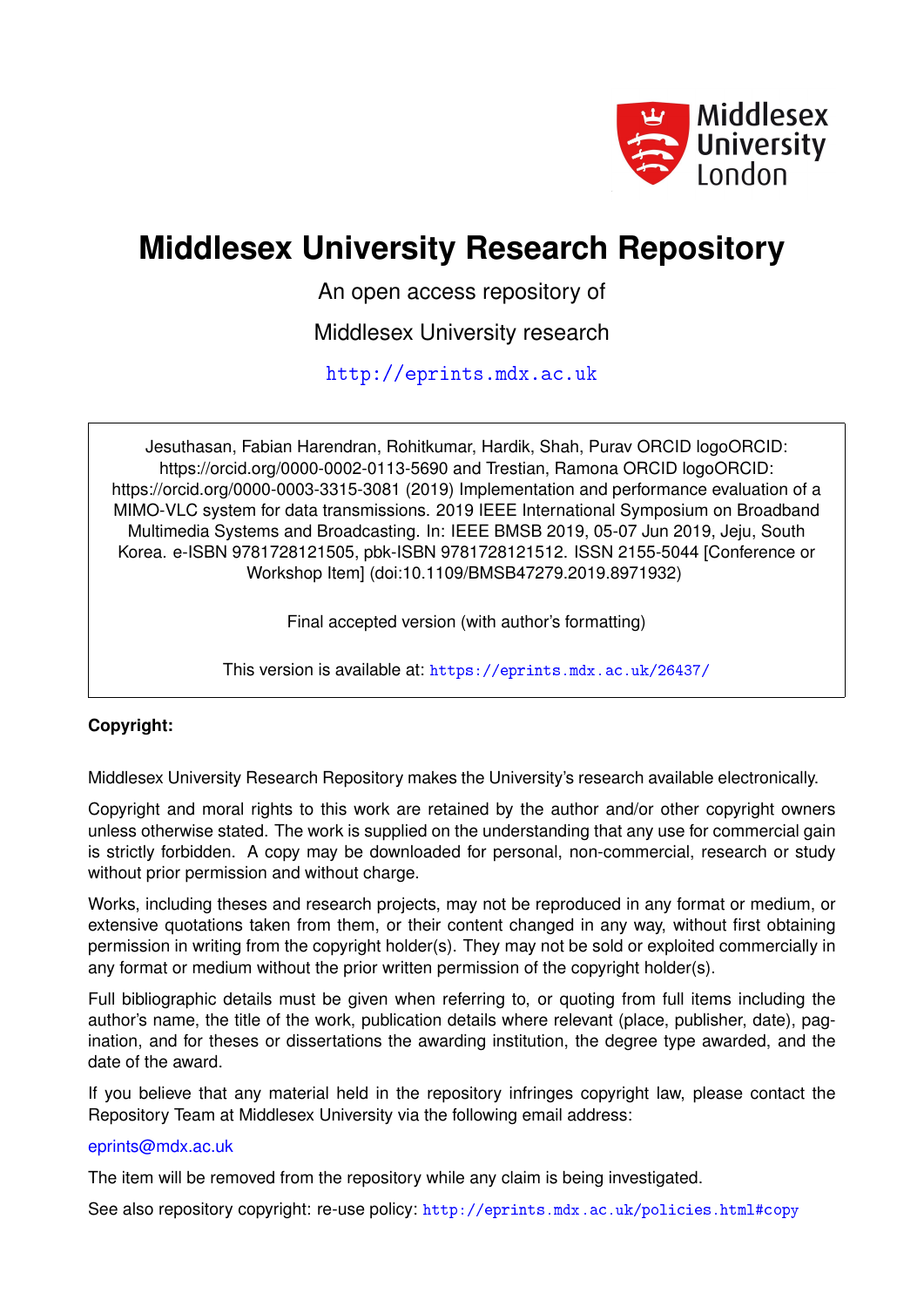# Implementation and Performance Evaluation of a MIMO-VLC System for Data Transmissions

Fabian Harendran Jesuthasan, Hardik Rohitkumar, Purav Shah, and Ramona Trestian

Design Engineering and Mathematics Department,

Faculty of Science and Technology,

Middlesex University, London, UK

E-mails: {FJ162, HR355}@live.mdx.ac.uk, {p.shah, r.trestian}@mdx.ac.uk

*Abstract***—The ever-increasing streaming culture of large amounts of data and the need for faster and reliable methods of data transfer has created a space and market for new communication technologies such as Visible Light Communication (VLC). However, the integration of VLC into next generation networks is challenging due to the drawbacks of the technology in terms of atmospheric absorption, shadowing, beam dispersion, etc. One way to overcome some of the challenges is to make use of the multiple input multiple output (MIMO) technique which involves the transmission of data in parallel from multiple sources, increasing the data rate. This paper implements and provides a comprehensive evaluation of a MIMO-VLC system for data transmission. A real experimental test-bed is setup to test the performance of the MIMO-VLC system under various conditions such as distance from the source based on luminous flux, ambient lighting, output power, etc. Additionally, subjective tests are carried out to assess the quality of an audio MIMO-VLC link as perceived by the user. The results are compared with the results of a Single Input Single Output (SISO)-VLC system.**

#### I. INTRODUCTION

One of the current challenges that the mobile operators are confronting with at the moment is the massive increase in mobile broadband traffic. Cisco predicts that the global IP traffic will increase threefold by 2021, out of which more than 63% will be exchanged wirelessly and up to 82% will be rich multimedia-based traffic (e.g. live Internet video, virtual reality and augmented reality traffic, 360*<sup>o</sup>* video, etc.) [1]. It is well known that the multimedia traffic is a type of bandwidth-hungry traffic that puts significant pressure not only of the content processing but also on the underlying network technologies [2].

Even though there has been a spectacular evolution of the wireless technologies over the past years, the present trend is to adopt a heterogeneous global network of shared standards which comes to meet users' expectations and applications' requirements [3]. Thus, in order to cope with the ever-increasing users' demands, the next generation of wireless networks is expected to offer 1000 times the system capacity, very high data rates and 10 times increase in spectral and energy efficiency.

In order to increase flexibility, reliability and cost savings one of the adopted solutions by the network operators is network densification where small cells are deployed in an overlapping manner, leading to a Heterogeneous Network (HetNet) small cell environment [4] as illustrated in Fig. 1.



Fig. 1. Hybrid VLC/RF 5G Network Environment - Example Scenario

The delivery of new rich media traffic with strict Quality of Service (QoS) requirements, especially over a HetNet environment to mobile customers is expected to become one of main economic driving forces in the near future [5]. However, this is not possible without the necessary infrastructure to accommodate the increasing number of mobile users and as well as to cater for their expected high quality of experience levels.

A promising solution for 5G integration is the use of Visible Light Communication (VLC) [6]. The advantages of VLC are high data rates and low energy consumption, high security and no Radio Frequency (RF) interference [7]. A hybrid VLC/RF HetNet environment is illustrated in Fig. 1 where the mobile users can access rich media services anytime and anywhere through ubiquitous connectivity.

Despite its advantages, one of the main problems that VLC faces is the dispersion of light emitted by the LED bulb as well as the impact of parasitic light, thereby causing loss of data.

This paper extends our previous work [8] by implementing a MIMO-VLC system for data transmission. A comprehensive performance evaluation is provided using an experimental test-bed setup. The evaluation is done under various conditions, such as: the distance from the source based on luminous flux, ambient lighting, output power, etc. Moreover, subjective tests are carried out to assess the quality of an audio MIMO-VLC link as perceived by the user. The results are compared with the results from a Single Input Single Output (SISO)-VLC system [8].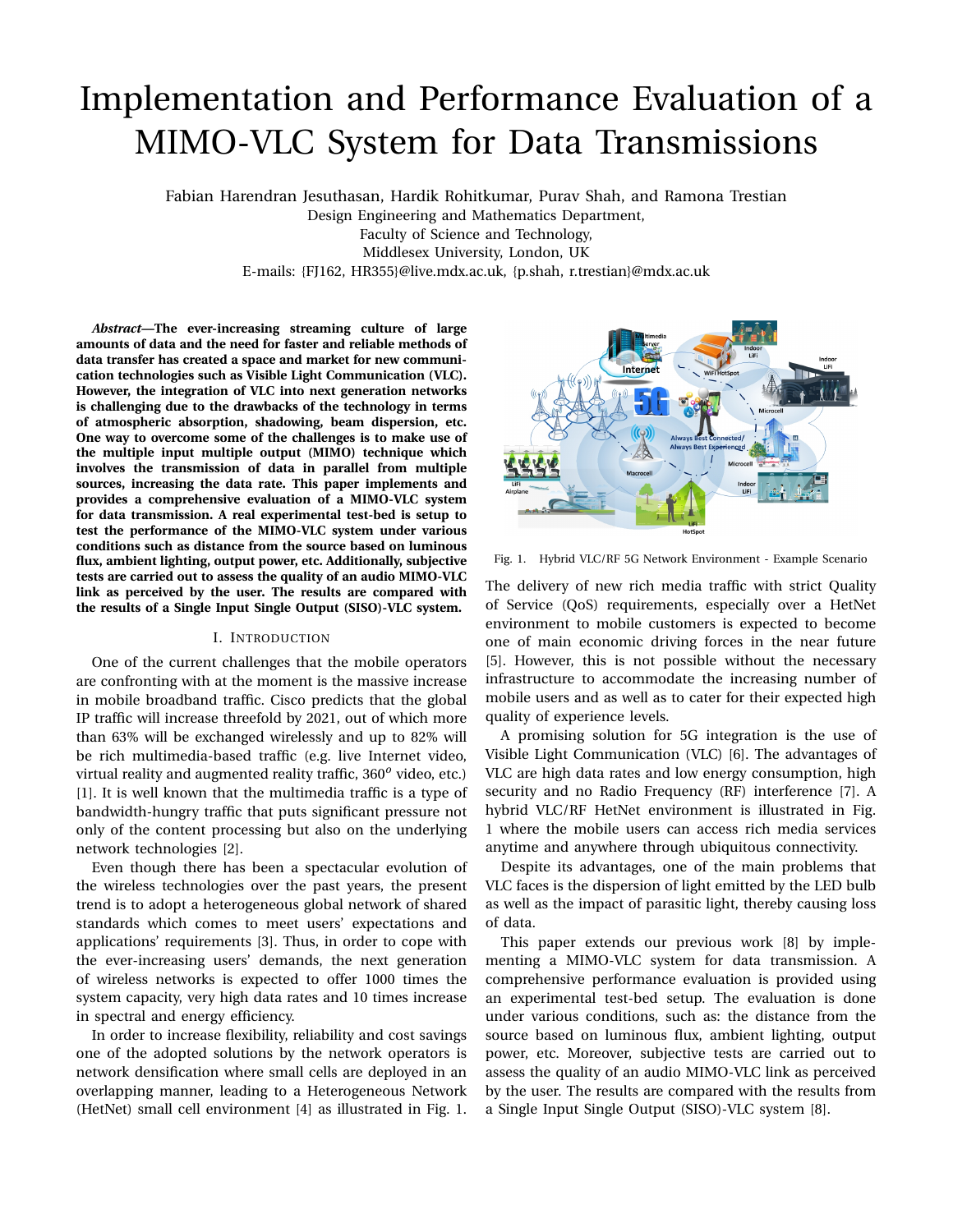#### II. RELATED WORKS

VLC systems have many advantages such as unsaturated bandwidth unlike the RF bands as well as they have also been shown to be highly secure. However, VLC systems tend to have bandwidth limitations depending on the photodiodes being used leading to spectral efficiency decreases [9]. To overcome this, the use of modulation techniques increases the spectral efficiency and thereby the data rates. The IEEE 802.15.7 standard defines dimming mechanisms, using modulation techniques, to ensure that the LEDs do not flicker and also to ensure high data rates [10].

Another solution to increase the data rate is the integration of MIMO technique. Various solutions for MIMO-VLC are presented in the literature as summarized in Table I. Dambul et al. [11] built a MIMO VLC system achiving data rates of up to 2 Mbps. Wang et al. [12] showed that by building a MIMO VLC system with a "hemispherical lens" the line of sight (LOS) can be drastically improved and thereby also increase the amount of light being captured by the photodiode. Hong et al. [13] built a MIMO VLC system capable of achieving data rates of up to 100 Mbps and a Bit Error Rate (BER) of 10−<sup>6</sup> . Moreover, the challenge of eliminating the cross-talk from the multiple LEDs was also addressed. The system corrected this problem by implementing a transmit precoding scheme.

Yeh et al. [14] proposed a bi-directional MIMO VLC-IR system that was used to transmit a 720P MPEG-2 video at a data rate of 28.4 Mbps over a distance of 1.5m. The maximum data rate achieved by this system was 37 Mbps. The TX design included the use of five phosphor LED each with a bandwidth of approximately 1 MHz and was increased to about 12 MHz by implementing a preequalization scheme and thereby removing the need for a blue filter. Moreover, an OFDM modulation scheme was used to further increase the data rates.

Jian et al. [15] proposed an indoor MIMO VLC system that has been optimized for video transmission and that has been designed by studying three different transmission schemes. The authors compared Unity Frequency Reuse (UHR), Higher Frequency Reuse Factor based Transmission (HFRT) and Vectored Transmission (VT) schemes in order to find out which of these would optimize the VLC system so that the total distortion of video caused during streaming can be reduced as much as possible. The transmission schemes were compared on the basis of quantified values of any delay caused during transmission, data rates achieved, the amount of energy that was used up and also the Peak Signal to Noise Ratio (PSNR). Based on these findings, VT was the recommended transmission scheme. In addition to minimizing video distortion, the authors also focused on achieving sufficient transmission rates. In order to do so, the authors implemented an ACO-OFDM modulation scheme as well as ensured that the video clips are encoded using H.264 and H.265 video codecs, prior to transmission so that the video being transmitted would require less bandwidth.

In our previous work [8] we investigated the use of SISO-VLC for audio and video transmissions. In this work we implement a MIMO-VLC system in order to study the impact of environmental parasitic light on data transmission.

### III. SYSTEM DESIGN

In VLC systems a transmitter will transmit the data through the use of a light emitting diode (LED). At the receiver side, the receiver will receives the data by capturing the light using a photodiode and then convert the light into the original data. The LED light intensity and the photodiode sensitivity are key parameters that could be used to increase the transmission range of the system. Consequently, the accuracy of the received signal could be increased by using a highly sensitive photodiode.

The circuit design of the proposed MIMO-VLC system is illustrated in Fig. III and represents an extension of our SISO-VLC system proposed in [8]. As seen in Fig. III the circuit consists of a transmitted and a receiver. The transmitter component was fitted with two LEDs while the receiver component was fitted with two solar panels. At the transmitter side, the input audio signal is first amplified and then superimposed on the LEDs using a T-bias circuit. The audio signal is transmitted by the two LEDs in the form of light which is collected at the receiver side by the photodiode. The original signal is recovered by the photodiode and sent to the output after being amplified. The gain of the transmitter and the receiver amplifiers are the same as that of the SISO VLC setup, i.e., 200.

The LM386 microchip, a low power audio amplifier was used to amplify the audio signal. By using a  $10\mu$ *F* capacitor the amplifier gain is boosted to 200. The output of the amplifier is superimposed onto the LEDs through the use of a T-Bias circuit which is obtained by adding the positive voltage to the output through an inductor. In order to be able to control the input voltage level for the microchip, a variable resistor was placed between the audio input and the inverting pin. At the receiver side, a similar circuit is used. However, the input to the amplifier is done through two solar panels and the output is sent to a speaker. The photodiode used in the circuit is a solar panel as it produces an output of 2.4V, compared to an output of only 0.3V as generated by the Hamamatsu S6968. The high output produced by the solar panel is due to the characteristics of avalanche photo diodes.

#### IV. EXPERIMENTAL SETUP

This section presents the experimental test-bed setup and introduces the scenarios used for performance evaluation of the proposed system. The designed MIMO-VLC system was implemented and an experimental test-bed for audio transmission was setup and used for performance evaluation.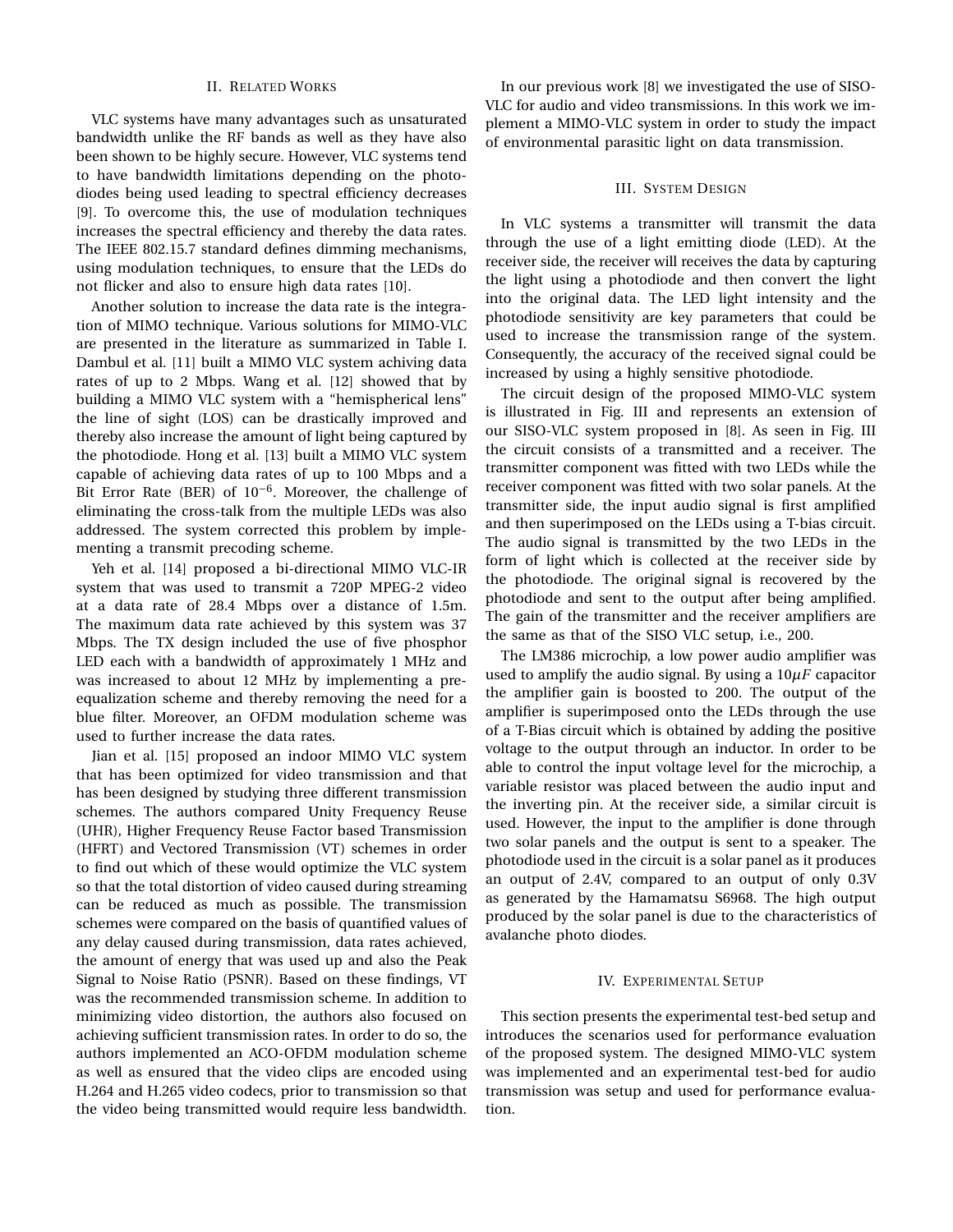TABLE I SUMMARY OF THE LITERATURE REVIEW

| Reference                | Main Findings                                                                                                                                                                                                                                                                                                                                                    |
|--------------------------|------------------------------------------------------------------------------------------------------------------------------------------------------------------------------------------------------------------------------------------------------------------------------------------------------------------------------------------------------------------|
| Dambul<br>et al.<br>[11] | An indoor MIMO VLC system for receiving images was proposed and data rates of<br>up to 2 Mbps were obtained.                                                                                                                                                                                                                                                     |
| Wang et al. [12]         | A MIMO VLC system was built along with hemispherical lens which drastically<br>improved the LOS.                                                                                                                                                                                                                                                                 |
| Hong et al. [13]         | A MIMO VLC system was built with data rates of up to 100 Mbps and a BER of $10^{-6}$ .<br>The elimination of cross-talk was carried out using transmit precoding scheme.                                                                                                                                                                                         |
| Yeh et al. [14]          | A bidirectionional VLC-IR system to transmit MPEG-2 video signals was proposed<br>with data rates reaching 28.4 Mbps over a distance of 1.5m. Bandwidth of each<br>LED bulb was increased from 1MHz to 12MHz by implementing a pre-equalization<br>scheme so that blue filters were not required.                                                                |
| Jian et al. [15]         | A MIMO system was proposed in order to compare UHR, HFRT and VT schemes<br>and VT was found to be the best as PSNR was highest and had lower energy<br>consumption. ACO-OFDM technique was used to increase data rates while encoding<br>the video signals with H. 264 or H.265 codecs prior to transmission which was<br>recommended to reduce bandwidth usage. |



Fig. 2. Audio MIMO VLC System - Circuit Design

#### *A. Test Scenarios*

Two scenarios were considered, in order to analyse the impact of different levels of interfering light on the audio link quality of the MIMO-VLC system, such as:

- Normal office Environment in this scenario the only source of interfering light is the fluorescent light. The aim of this scenario is to analyse the impact of the fluorescent lighting on the audio MIMO-VLC link quality.
- Dark office Environment in this scenario there is no source of interfering light. The aim of this scenario is to analyse the audio MIMO-VLC link quality under no interfering light source.

The impact of the distance from the transmitter combined with the impact of the interfering light is also analysed. Consequently, the measurements were collected at every 1m up to 6m away from the transmitter for each of the two considered scenarios. The results obtained for the MIMO-VLC setup were also compared with the results from the SISO-VLC introduced in [8]. Furthermore, each test was repeated three times and the average results are presented along with the following parameters: the intensity of the interfering light measured in Lux, the internsity of the interfering light plus the transmission in Lux, the level of static noise measured in dB, and the level of the audio sound in dB.

### *B. Subjective Audio Quality Assessment*

From the experimental test-bed setup we only measure the audio sound in dB which cannot indicate the actual audio sound quality. Consequently, a subjective study is conducted to asses how human subjects perceive the quality of the audio clips for each scenario considered and at different distances from the transmitter (e.g., 1m to 6m). A number of 12 20-seconds long audio sequences were used in the subjective tests. Following the standard recommendations for subjective sound quality assessment in [16], the same testing conditions were maintained for all the participants and the audio clips were played in a random order locally on a laptop. A total number of 15 (M=8, F=7) non-experts participants with the ages between 18 and 68 year old (AVG = 28, STDEV = 14) were involved in the subjective tests. All the participants reported that they had normal hearing and no hearing aid was used. The participants were asked to rate the quality of each audio clip using a five Mean Opinion Score (MOS) levels scale as indicated in Table II, starting with level 1 representing *Bad* quality and ending with level 5 representing *Excellent* quality.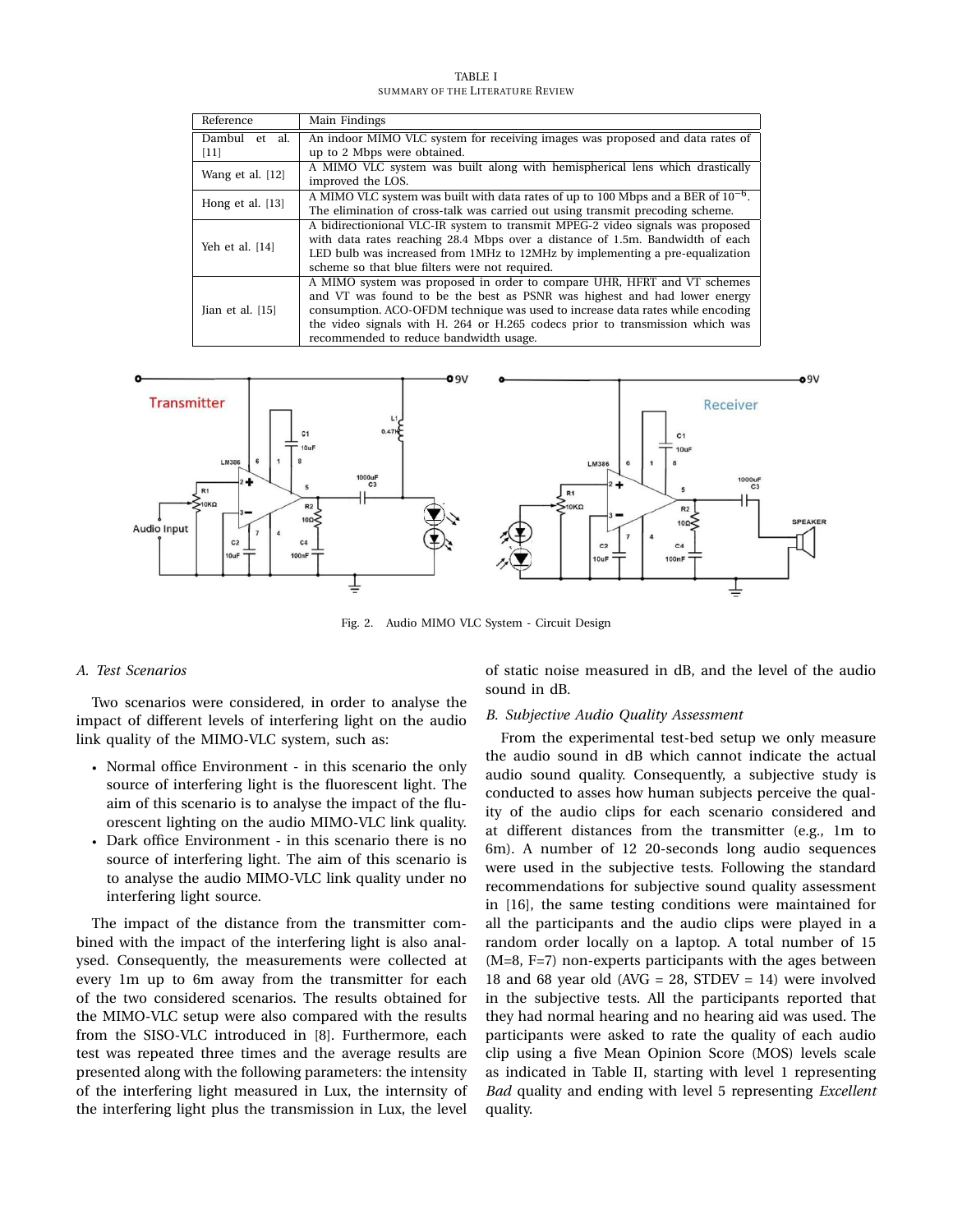



**Office** 0.79 0.74 0.83 0.97  $0.91$ **AVG**  $0.71$  $|0.72|$  $0.90$ 0.88  $0.81$ 

Fig. 3. Subjective Sound Quality Assessment Results

TABLE II MEAN OPINION SCORE LEVELS

|   | <b>MOS Quality</b> | Impairment                   |
|---|--------------------|------------------------------|
| 5 | Excellent          | Imperceptible                |
| 4 | Good               | Perceptible but not annoying |
| 3 | Fair               | <b>Slightly Annoying</b>     |
| 2 | Poor               | Annoving                     |
|   | Bad                | Very Annoying                |

#### V. RESULTS AND DISCUSSIONS

This section presents the results obtain from the real experimental test-bed setup. All the measurements for all the considered scenarios were repeated three times (a total of 36 tests were carried out) and the average values were computed and used throughout the paper.

#### *A. Subjective Sound Quality Assessment Results*

A set of subjective tests were carried out to assess the user perceived sound quality of the audio transmission over the MIMO-VLC setup under the two different scenarios (e.g., Dark and Office) and at different distances from the transmitter (e.g., from 1m up to 6m). For each audio sequence, the participants were asked to rate the overall sound quality on the 1 (Bad) to 5 (Excellent) scale. The mean value represented by the MOS and the standard deviation (STDEV) for each audio sequence were computed and illustrated in Fig. IV-B. The results show that when the Dark scenario is considered the sound quality is perceived as *Good* for the sequences corresponding to 1m and 2m away from the transmitter, dropping to *Fair* at 3m up to 5m and *Poor* at 6m. However, for the Office scenario only the sequence corresponding to 1m scored *Good* while the rest from 2m up to 5m scored *Fair* and *Poor* at 6m. Pearson correlation was used to analyse the relationship between MOS and STDEV. A value of *r* = −0.412534071 was obtained which indicates a negative association. Consequently, this

TABLE III IMPACT OF FLUORESCENT LIGHT ON THE MIMO-VLC LINK QUALITY

0.79

0.89

|                                                        | Dark  | <b>Office</b> |
|--------------------------------------------------------|-------|---------------|
| Interfering Light Intensity [Lux]                      | 0.01  | 33.13         |
| Interfering Light with Transmission Intensity<br>[Lux] | 36.83 | 57.26         |
| Static Noise Level [dB]                                | 60.7  | 61.83         |
| Audio Sound Level [dB]                                 | 39.7  | 34.33         |
| <b>MOS</b>                                             | 4.40  | 3.93          |
| <b>Perceived Quality</b>                               | Good  | Good          |

means that the scores across the participants tend to have a higher variation for the audio clips with lower user perceived quality.

## *B. Impact of the Fluorescent Light on the MIMO-VLC Link Quality*

In order to study the impact of the fluorescent light on the MIMO-VLC link, we maintain the same location for the receiver at 1m away from the transmitter and we change the environmental conditions, such as Dark and Office. The obtained results are listed in Table III. The results indicate that as expected, under the impact of the fluorescent light there is a decrease in the audio sound level as well as the MOS. The intensity of the fluorescent light of 33.13 Lux will cause a 10% decrease in MOS when compared to the optimal no interfering light scenario (Dark). However, under both scenarios the sound quality is still perceived as *Good*.

### *C. Impact of Distance on the MIMO-VLC Link Quality*

In this section we want to study the impact of the distance from the transmitter on the MIMO-VLC audio link quality . For this purpose, we maintain the optimal conditions without any interfering light as in the Dark scenario and we vary the distance from the transmitter from 1m up to 6m. The obtained results are listed in Table IV. As expected, it can be noticed that as the distance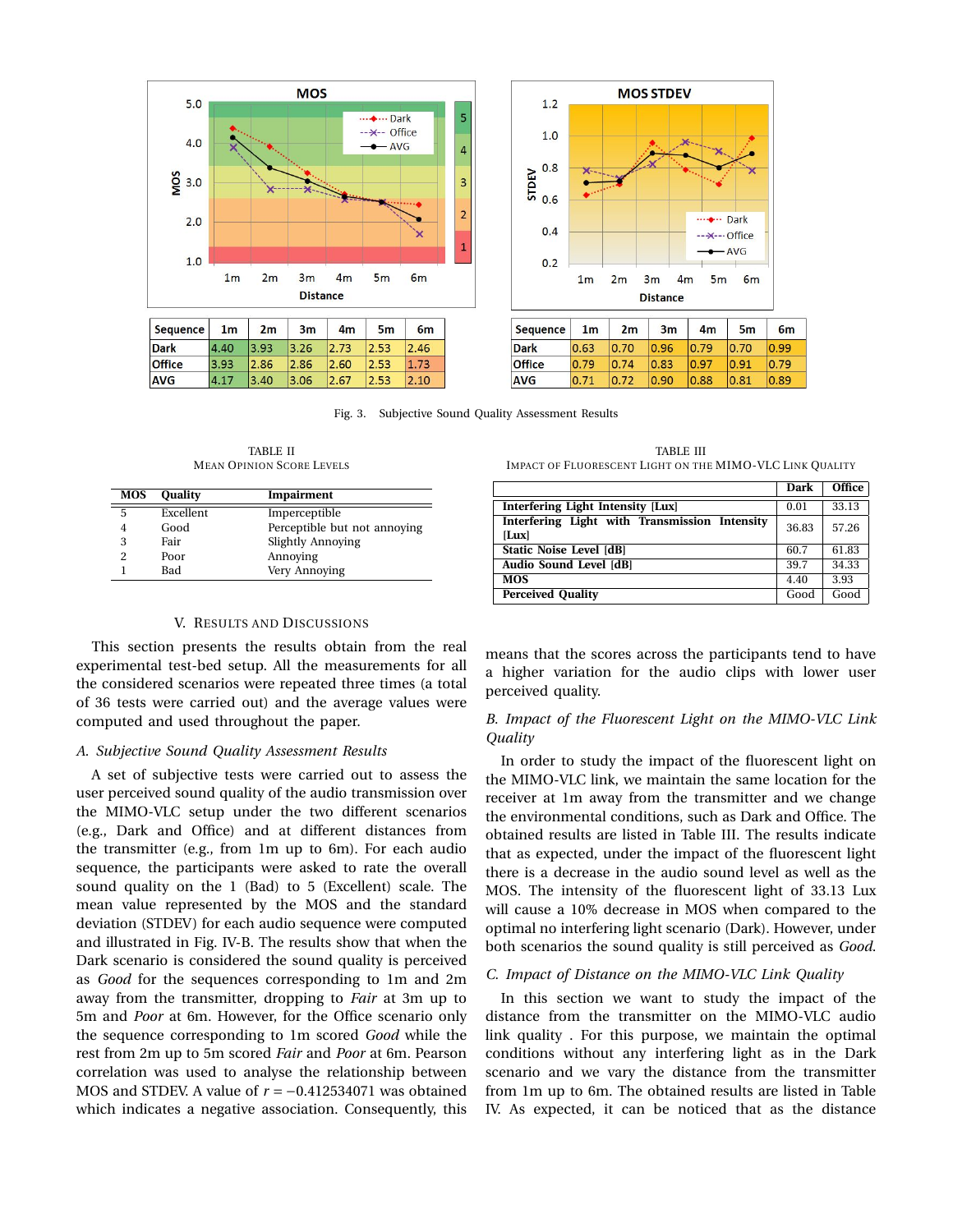TABLE IV IMPACT OF DISTANCE ON THE MIMO-VLC LINK QUALITY - DARK SCENARIO

|                               | 1m    | 2m    | 3m    | 4m    | 5m    | 6m    |
|-------------------------------|-------|-------|-------|-------|-------|-------|
| Interfering Light with        |       |       |       |       |       |       |
| <b>Transmission Intensity</b> | 36.83 | 6.16  | 2.58  | 1.89  | 1.47  | 1.10  |
| [Lux]                         |       |       |       |       |       |       |
| Static Noise Level [dB]       | 60.70 | 60.13 | 56.73 | 56.30 | 54.76 | 53.13 |
| Audio Sound Level [dB]        | 39.73 | 24.70 | 19.00 | 19.00 | 18.43 | 16.93 |
| <b>MOS</b>                    | 4.40  | 3.93  | 3.26  | 2.73  | 2.53  | 2.46  |
| <b>Perceived Quality</b>      | Good  | Good  | Fair  | Fair  | Fair  | Poor  |

from the transmitter is increasing, the transmission light intensity is decreasing and consequently the audio sound level is reduced. This has a direct impact on the MOS. For example, when the receiver is located within 2m from the transmitter, the sound quality is perceived as *Good*. As the receiver moves away from the transmitter at 3m up to 5m the perceived quality is dropping to *Fair* and further to *Poor* at 6m away from the transmitter. Thus, there is a 44% decrease in MOS when the receiver is located at 6m away from the transmitter compared to the case when the receiver is located at just 1m away.

## *D. Impact of Distance and Fluorescent Light on the MIMO-VLC Link Quality*

In order to study the impact of both, distance and fluorescent light on the MIMO-VLC audio link quality, we vary the distance between the receiver and the transmitter from 1m up to 6m and compare the results under the two environmental conditions, no interfering light (Dark scenario) and with interfering fluorescent light (Office scenario). The results are listed in Table V and it can be noticed that the fluorescent light together with the distance have a strong impact on the audio sound level. For example, in the case of the Office scenario, at a distance of 6m away from the transmitter the audio sound level dropped by 96% when compared to the receiver being located at 1m away. This translates into a 56% decrease in MOS, the sound quality being perceived as *Poor*. When compared to the Dark scenario, at the same distance of 6m away from the transmitter there is a 92% drop in the audio sound level caused by the impact of the fluorescent light (Office scenario). This is also reflected into 30% decrease in MOS and the sound quality being perceived as *Poor*. Additionally, under the Dark scenario the audio sound is still perceived as *Good* when the receiver is located at 2m away from the transmitter, whereas under the Office scenario at 2m distance the user perceived sound quality drops to *Fair*.

#### *E. SISO-VLC vs. MIMO-VLC*

This section compares the results obtained from the SISO-VLC setup introduced in our previous work in [8] with the results obtained from the MIMO-VLC setup. Figure V-E illustrates the MOS results for SISO-VLC and MIMO-VLC under the two scenarios, Dark and Office. It can be noticed that in the case of Dark scenario, both SISO-VLC and MIMO-VLC received similar scores, with a noticeable different at a distance of 6m away from transmitter when



Fig. 4. MOS Comparison of SISO VLC vs. MIMO VLC for Dark and Office Scenarios



Fig. 5. Audio Sound Level Comparison of SISO VLC vs. MIMO VLC for Office Scenario

the MOS increased by 37% for the MIMO-VLC setup. The advantage of the MIMO-VLC system is visible under the Office scenario where we can notice the impact of the fluorescent light on the VLC link quality. It can be noticed that when using a SISO-VLC setup, the sound quality drops to *Poor* when the distance increase to 2m and 3m and to *Bad* for a distance of 4m and 5m, while at 6m the sound is imperceptible. However, when the MIMO-VLC setup is used, the sound quality is perceived as *Fair* for a distance of 2m up to 5m and drops to *Poor* at 6m away from the transmitter. This is noticeable in Figure V-E as well, which illustrates the audio sound level for SISO-VLC vs. MIMO-VLC under the Office scenario. It can be noticed that with MIMO-VLC the audio sound level increases significantly when the receiver is located near the transmitter as well as the range is increased. The detailed results under the impact of the fluorescent light are listed in Table VI for both cases. With the SISO-VLC setup the audio sound level becomes imperceptible starting at a distance of 4m while with the MIMO-VLC setup the sound quality is still perceived as *Fair* at a distance of 6m.